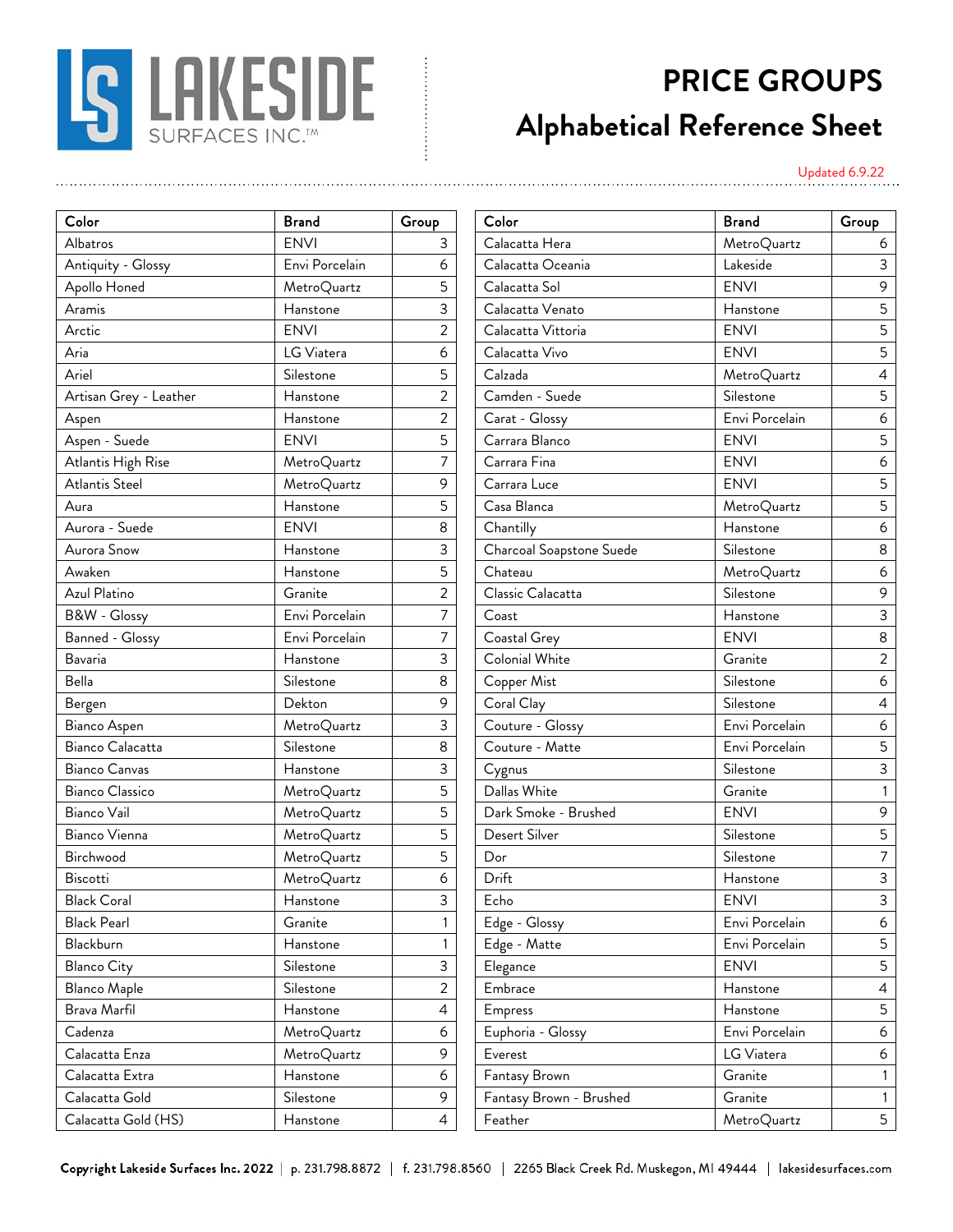

## **PRICE GROUPS Alphabetical Reference Sheet**

Updated 6.9.22

| Color             | Brand          | Group          |
|-------------------|----------------|----------------|
| Forte - Glossy    | Envi Porcelain | 6              |
| Forte - Matte     | Envi Porcelain | 5              |
| Fortress Honed    | MetroQuartz    | 9              |
| French Lace       | <b>ENVI</b>    | 5              |
| Fusion            | Hanstone       | $\overline{2}$ |
| Gascogne Blue     | MetroQuartz    | 3              |
| Giallo Ornamental | Granite        | 1              |
| Gilt - Glossy     | Envi Porcelain | 6              |
| Gilt - Matte      | Envi Porcelain | 6              |
| Glacial           | MetroQuartz    | 2              |
| Glow              | Silestone      | 9              |
| Gotham - Glossy   | Envi Porcelain | 7              |
| Graffiti - Matte  | Envi Porcelain | 6              |
| Greige Stone      | <b>ENVI</b>    | 3              |
| Grey Expo         | Silestone      | 2              |
| Grey Pearl        | MetroQuartz    | 5              |
| Halo Honed        | MetroQuartz    | 5              |
| Haverhill         | <b>ENVI</b>    | 5              |
| Haze              | Silestone      | 9              |
| Helix             | Silestone      | 3              |
| lce               | MetroQuartz    | 2              |
| Ice - Glossy      | Envi Porcelain | 7              |
| Icon - Matte      | Envi Porcelain | 5              |
| Illuminato        | <b>ENVI</b>    | 5              |
| Indian Pearl      | Hanstone       | $\overline{2}$ |
| Intermezzo        | LG Viatera     | 5              |
| Italian Waves     | Hanstone       | 2              |
| Juperana Bahama   | Granite        | $\overline{2}$ |
| Kelya Matte       | Dekton         | 9              |
| Kindred           | Hanstone       | 2              |
| Lagoon            | Silestone      | 5              |
| Leaden            | Hanstone       | $\mathbf{1}$   |
| Legend - Glossy   | Envi Porcelain | 7              |
| Lena              | Silestone      | $\overline{c}$ |
| Livenza           | <b>ENVI</b>    | 6              |
| Luce Claro        | MetroQuartz    | 9              |
| Luce Lazula       | MetroQuartz    | 9              |
| Luce Lumin        | MetroQuartz    | 9              |
| Luce Oro          | MetroQuartz    | 6              |
| Luce Viaggio      | MetroQuartz    | 9              |
| Luminous - Glossy | Envi Porcelain | 7              |

| Envi Porcelain<br>Silestone<br>Lusso<br>6<br>6<br>Envi Porcelain<br>Envi Porcelain<br>5<br>Lust - Glossy<br>9<br>MetroQuartz<br>Lux Aurum<br>MetroQuartz<br>6<br><b>ENVI</b><br>5<br>Lux Noir<br>MetroQuartz<br>6<br>$\overline{2}$<br>Silestone<br>5<br>Hanstone<br>Lyra<br>3<br>$\overline{7}$<br>Marecchia<br><b>ENVI</b><br>MetroQuartz<br>$\sqrt{2}$<br>Granite<br>Silestone<br>Marengo<br>Envi Porcelain<br>$\overline{7}$<br>Silestone<br>6<br>Marfil<br>Envi Porcelain<br>6<br>Marin<br><b>ENVI</b><br>4<br>$\overline{2}$<br>Silestone<br>$\,8\,$<br>MetroQuartz<br>Marquina<br>9<br>Silestone<br>Mercer<br>$\overline{4}$<br>Hanstone<br>Envi Porcelain<br>7<br>Metro Slate - Brushed<br><b>ENVI</b><br>6<br>Envi Porcelain<br>$\mathsf 3$<br>Metropolitan<br>6<br>Hanstone<br><b>ENVI</b><br>3<br>Metropolitan - Leather<br>Hanstone<br>4<br>$\overline{a}$<br>Miami Vena<br>$\mathsf 3$<br>Silestone<br>Silestone<br>Miami White<br>5<br>$\mathsf{3}$<br>MetroQuartz<br>Silestone<br>5<br>Minuet<br>LG Viatera<br>$\boldsymbol{6}$<br>MetroQuartz<br>$\overline{5}$<br><b>ENVI</b><br>5<br>Montauk<br>Hanstone<br>9<br>Moritz<br>Silestone<br>MetroQuartz<br>6<br>3<br>Envi Porcelain<br>Muse - Matte<br>Silestone<br>6<br>$\overline{a}$<br>MetroQuartz<br>MetroQuartz<br>$\overline{4}$<br>Mystique<br>$\overline{7}$<br>Envi Porcelain<br>Nara Brown<br>Granite<br>1<br>5<br>Envi Porcelain<br>New Venetian Gold<br>Granite<br>1<br><b>ENVI</b><br>5<br>$\,9$<br>Nightfall Honed<br>MetroQuartz<br>$\overline{a}$<br>Noir<br>$\mathsf 9$<br>Silestone<br>Hanstone<br>5<br>Nuvo Senza<br>LG Viatera<br>6<br>MetroQuartz<br>Obsession - Glossy<br>Envi Porcelain<br>$\overline{2}$<br>$\boldsymbol{6}$<br>Hanstone<br>Granite<br>$\overline{2}$<br>Obsession - Velvet<br>Envi Porcelain<br>6<br>9<br>8<br>Dekton<br>Ocean Jasper<br>Silestone<br>$\overline{2}$<br>Oceana<br>Hanstone<br>Hanstone<br>$\overline{4}$<br>5<br>$\overline{4}$<br>Silestone<br>Opal<br>MetroQuartz<br>Oscuro Mist<br>Granite<br>3<br>Hanstone<br>1<br>Envi Porcelain<br>7<br>Pacific Mist<br><b>ENVI</b><br>8<br>$\overline{c}$<br>Palomino<br>MetroQuartz<br>Silestone<br>6<br>Paradise<br><b>ENVI</b><br>6<br><b>ENVI</b><br>5<br>9<br>Paros<br>MetroQuartz<br>Hanstone<br>4<br>Pearl Jasmine<br>9<br>MetroQuartz<br>Silestone<br>6<br>MetroQuartz<br>9<br>Silestone<br>$\overline{7}$<br>Pietra<br>Polished Concrete<br><b>ENVI</b><br>6<br>MetroQuartz<br>4<br>9<br>MetroQuartz<br>Puro<br>MetroQuartz<br>6<br>Envi Porcelain<br>$\overline{7}$<br>Envi Porcelain<br>Realm - Glossy<br>6 | Color             | <b>Brand</b> | Group | Color | <b>Brand</b> | Group       |
|---------------------------------------------------------------------------------------------------------------------------------------------------------------------------------------------------------------------------------------------------------------------------------------------------------------------------------------------------------------------------------------------------------------------------------------------------------------------------------------------------------------------------------------------------------------------------------------------------------------------------------------------------------------------------------------------------------------------------------------------------------------------------------------------------------------------------------------------------------------------------------------------------------------------------------------------------------------------------------------------------------------------------------------------------------------------------------------------------------------------------------------------------------------------------------------------------------------------------------------------------------------------------------------------------------------------------------------------------------------------------------------------------------------------------------------------------------------------------------------------------------------------------------------------------------------------------------------------------------------------------------------------------------------------------------------------------------------------------------------------------------------------------------------------------------------------------------------------------------------------------------------------------------------------------------------------------------------------------------------------------------------------------------------------------------------------------------------------------------------------------------------------------------------------------------------------------------------------------------------------------------------------------------------------------------------------------------------------------------------------------------------------------------------------------------------------------------------------------------------------------------------------------------------------------------------------------------------|-------------------|--------------|-------|-------|--------------|-------------|
|                                                                                                                                                                                                                                                                                                                                                                                                                                                                                                                                                                                                                                                                                                                                                                                                                                                                                                                                                                                                                                                                                                                                                                                                                                                                                                                                                                                                                                                                                                                                                                                                                                                                                                                                                                                                                                                                                                                                                                                                                                                                                                                                                                                                                                                                                                                                                                                                                                                                                                                                                                                       | Forte - Glossy    |              |       |       |              |             |
|                                                                                                                                                                                                                                                                                                                                                                                                                                                                                                                                                                                                                                                                                                                                                                                                                                                                                                                                                                                                                                                                                                                                                                                                                                                                                                                                                                                                                                                                                                                                                                                                                                                                                                                                                                                                                                                                                                                                                                                                                                                                                                                                                                                                                                                                                                                                                                                                                                                                                                                                                                                       | Forte - Matte     |              |       |       |              | $7^{\circ}$ |
|                                                                                                                                                                                                                                                                                                                                                                                                                                                                                                                                                                                                                                                                                                                                                                                                                                                                                                                                                                                                                                                                                                                                                                                                                                                                                                                                                                                                                                                                                                                                                                                                                                                                                                                                                                                                                                                                                                                                                                                                                                                                                                                                                                                                                                                                                                                                                                                                                                                                                                                                                                                       | Fortress Honed    |              |       |       |              |             |
|                                                                                                                                                                                                                                                                                                                                                                                                                                                                                                                                                                                                                                                                                                                                                                                                                                                                                                                                                                                                                                                                                                                                                                                                                                                                                                                                                                                                                                                                                                                                                                                                                                                                                                                                                                                                                                                                                                                                                                                                                                                                                                                                                                                                                                                                                                                                                                                                                                                                                                                                                                                       | French Lace       |              |       |       |              |             |
|                                                                                                                                                                                                                                                                                                                                                                                                                                                                                                                                                                                                                                                                                                                                                                                                                                                                                                                                                                                                                                                                                                                                                                                                                                                                                                                                                                                                                                                                                                                                                                                                                                                                                                                                                                                                                                                                                                                                                                                                                                                                                                                                                                                                                                                                                                                                                                                                                                                                                                                                                                                       | Fusion            |              |       |       |              |             |
|                                                                                                                                                                                                                                                                                                                                                                                                                                                                                                                                                                                                                                                                                                                                                                                                                                                                                                                                                                                                                                                                                                                                                                                                                                                                                                                                                                                                                                                                                                                                                                                                                                                                                                                                                                                                                                                                                                                                                                                                                                                                                                                                                                                                                                                                                                                                                                                                                                                                                                                                                                                       | Gascogne Blue     |              |       |       |              |             |
|                                                                                                                                                                                                                                                                                                                                                                                                                                                                                                                                                                                                                                                                                                                                                                                                                                                                                                                                                                                                                                                                                                                                                                                                                                                                                                                                                                                                                                                                                                                                                                                                                                                                                                                                                                                                                                                                                                                                                                                                                                                                                                                                                                                                                                                                                                                                                                                                                                                                                                                                                                                       | Giallo Ornamental |              |       |       |              |             |
|                                                                                                                                                                                                                                                                                                                                                                                                                                                                                                                                                                                                                                                                                                                                                                                                                                                                                                                                                                                                                                                                                                                                                                                                                                                                                                                                                                                                                                                                                                                                                                                                                                                                                                                                                                                                                                                                                                                                                                                                                                                                                                                                                                                                                                                                                                                                                                                                                                                                                                                                                                                       | Gilt - Glossy     |              |       |       |              |             |
|                                                                                                                                                                                                                                                                                                                                                                                                                                                                                                                                                                                                                                                                                                                                                                                                                                                                                                                                                                                                                                                                                                                                                                                                                                                                                                                                                                                                                                                                                                                                                                                                                                                                                                                                                                                                                                                                                                                                                                                                                                                                                                                                                                                                                                                                                                                                                                                                                                                                                                                                                                                       | Gilt - Matte      |              |       |       |              |             |
|                                                                                                                                                                                                                                                                                                                                                                                                                                                                                                                                                                                                                                                                                                                                                                                                                                                                                                                                                                                                                                                                                                                                                                                                                                                                                                                                                                                                                                                                                                                                                                                                                                                                                                                                                                                                                                                                                                                                                                                                                                                                                                                                                                                                                                                                                                                                                                                                                                                                                                                                                                                       | Glacial           |              |       |       |              |             |
|                                                                                                                                                                                                                                                                                                                                                                                                                                                                                                                                                                                                                                                                                                                                                                                                                                                                                                                                                                                                                                                                                                                                                                                                                                                                                                                                                                                                                                                                                                                                                                                                                                                                                                                                                                                                                                                                                                                                                                                                                                                                                                                                                                                                                                                                                                                                                                                                                                                                                                                                                                                       | Glow              |              |       |       |              |             |
|                                                                                                                                                                                                                                                                                                                                                                                                                                                                                                                                                                                                                                                                                                                                                                                                                                                                                                                                                                                                                                                                                                                                                                                                                                                                                                                                                                                                                                                                                                                                                                                                                                                                                                                                                                                                                                                                                                                                                                                                                                                                                                                                                                                                                                                                                                                                                                                                                                                                                                                                                                                       | Gotham - Glossy   |              |       |       |              |             |
|                                                                                                                                                                                                                                                                                                                                                                                                                                                                                                                                                                                                                                                                                                                                                                                                                                                                                                                                                                                                                                                                                                                                                                                                                                                                                                                                                                                                                                                                                                                                                                                                                                                                                                                                                                                                                                                                                                                                                                                                                                                                                                                                                                                                                                                                                                                                                                                                                                                                                                                                                                                       | Graffiti - Matte  |              |       |       |              |             |
|                                                                                                                                                                                                                                                                                                                                                                                                                                                                                                                                                                                                                                                                                                                                                                                                                                                                                                                                                                                                                                                                                                                                                                                                                                                                                                                                                                                                                                                                                                                                                                                                                                                                                                                                                                                                                                                                                                                                                                                                                                                                                                                                                                                                                                                                                                                                                                                                                                                                                                                                                                                       | Greige Stone      |              |       |       |              |             |
|                                                                                                                                                                                                                                                                                                                                                                                                                                                                                                                                                                                                                                                                                                                                                                                                                                                                                                                                                                                                                                                                                                                                                                                                                                                                                                                                                                                                                                                                                                                                                                                                                                                                                                                                                                                                                                                                                                                                                                                                                                                                                                                                                                                                                                                                                                                                                                                                                                                                                                                                                                                       | Grey Expo         |              |       |       |              |             |
|                                                                                                                                                                                                                                                                                                                                                                                                                                                                                                                                                                                                                                                                                                                                                                                                                                                                                                                                                                                                                                                                                                                                                                                                                                                                                                                                                                                                                                                                                                                                                                                                                                                                                                                                                                                                                                                                                                                                                                                                                                                                                                                                                                                                                                                                                                                                                                                                                                                                                                                                                                                       | Grey Pearl        |              |       |       |              |             |
|                                                                                                                                                                                                                                                                                                                                                                                                                                                                                                                                                                                                                                                                                                                                                                                                                                                                                                                                                                                                                                                                                                                                                                                                                                                                                                                                                                                                                                                                                                                                                                                                                                                                                                                                                                                                                                                                                                                                                                                                                                                                                                                                                                                                                                                                                                                                                                                                                                                                                                                                                                                       | Halo Honed        |              |       |       |              |             |
|                                                                                                                                                                                                                                                                                                                                                                                                                                                                                                                                                                                                                                                                                                                                                                                                                                                                                                                                                                                                                                                                                                                                                                                                                                                                                                                                                                                                                                                                                                                                                                                                                                                                                                                                                                                                                                                                                                                                                                                                                                                                                                                                                                                                                                                                                                                                                                                                                                                                                                                                                                                       | Haverhill         |              |       |       |              |             |
|                                                                                                                                                                                                                                                                                                                                                                                                                                                                                                                                                                                                                                                                                                                                                                                                                                                                                                                                                                                                                                                                                                                                                                                                                                                                                                                                                                                                                                                                                                                                                                                                                                                                                                                                                                                                                                                                                                                                                                                                                                                                                                                                                                                                                                                                                                                                                                                                                                                                                                                                                                                       | Haze              |              |       |       |              |             |
|                                                                                                                                                                                                                                                                                                                                                                                                                                                                                                                                                                                                                                                                                                                                                                                                                                                                                                                                                                                                                                                                                                                                                                                                                                                                                                                                                                                                                                                                                                                                                                                                                                                                                                                                                                                                                                                                                                                                                                                                                                                                                                                                                                                                                                                                                                                                                                                                                                                                                                                                                                                       | Helix             |              |       |       |              |             |
|                                                                                                                                                                                                                                                                                                                                                                                                                                                                                                                                                                                                                                                                                                                                                                                                                                                                                                                                                                                                                                                                                                                                                                                                                                                                                                                                                                                                                                                                                                                                                                                                                                                                                                                                                                                                                                                                                                                                                                                                                                                                                                                                                                                                                                                                                                                                                                                                                                                                                                                                                                                       | lce               |              |       |       |              |             |
|                                                                                                                                                                                                                                                                                                                                                                                                                                                                                                                                                                                                                                                                                                                                                                                                                                                                                                                                                                                                                                                                                                                                                                                                                                                                                                                                                                                                                                                                                                                                                                                                                                                                                                                                                                                                                                                                                                                                                                                                                                                                                                                                                                                                                                                                                                                                                                                                                                                                                                                                                                                       | Ice - Glossy      |              |       |       |              |             |
|                                                                                                                                                                                                                                                                                                                                                                                                                                                                                                                                                                                                                                                                                                                                                                                                                                                                                                                                                                                                                                                                                                                                                                                                                                                                                                                                                                                                                                                                                                                                                                                                                                                                                                                                                                                                                                                                                                                                                                                                                                                                                                                                                                                                                                                                                                                                                                                                                                                                                                                                                                                       | Icon - Matte      |              |       |       |              |             |
|                                                                                                                                                                                                                                                                                                                                                                                                                                                                                                                                                                                                                                                                                                                                                                                                                                                                                                                                                                                                                                                                                                                                                                                                                                                                                                                                                                                                                                                                                                                                                                                                                                                                                                                                                                                                                                                                                                                                                                                                                                                                                                                                                                                                                                                                                                                                                                                                                                                                                                                                                                                       | Illuminato        |              |       |       |              |             |
|                                                                                                                                                                                                                                                                                                                                                                                                                                                                                                                                                                                                                                                                                                                                                                                                                                                                                                                                                                                                                                                                                                                                                                                                                                                                                                                                                                                                                                                                                                                                                                                                                                                                                                                                                                                                                                                                                                                                                                                                                                                                                                                                                                                                                                                                                                                                                                                                                                                                                                                                                                                       | Indian Pearl      |              |       |       |              |             |
|                                                                                                                                                                                                                                                                                                                                                                                                                                                                                                                                                                                                                                                                                                                                                                                                                                                                                                                                                                                                                                                                                                                                                                                                                                                                                                                                                                                                                                                                                                                                                                                                                                                                                                                                                                                                                                                                                                                                                                                                                                                                                                                                                                                                                                                                                                                                                                                                                                                                                                                                                                                       | Intermezzo        |              |       |       |              |             |
|                                                                                                                                                                                                                                                                                                                                                                                                                                                                                                                                                                                                                                                                                                                                                                                                                                                                                                                                                                                                                                                                                                                                                                                                                                                                                                                                                                                                                                                                                                                                                                                                                                                                                                                                                                                                                                                                                                                                                                                                                                                                                                                                                                                                                                                                                                                                                                                                                                                                                                                                                                                       | Italian Waves     |              |       |       |              |             |
|                                                                                                                                                                                                                                                                                                                                                                                                                                                                                                                                                                                                                                                                                                                                                                                                                                                                                                                                                                                                                                                                                                                                                                                                                                                                                                                                                                                                                                                                                                                                                                                                                                                                                                                                                                                                                                                                                                                                                                                                                                                                                                                                                                                                                                                                                                                                                                                                                                                                                                                                                                                       | Juperana Bahama   |              |       |       |              |             |
|                                                                                                                                                                                                                                                                                                                                                                                                                                                                                                                                                                                                                                                                                                                                                                                                                                                                                                                                                                                                                                                                                                                                                                                                                                                                                                                                                                                                                                                                                                                                                                                                                                                                                                                                                                                                                                                                                                                                                                                                                                                                                                                                                                                                                                                                                                                                                                                                                                                                                                                                                                                       | Kelya Matte       |              |       |       |              |             |
|                                                                                                                                                                                                                                                                                                                                                                                                                                                                                                                                                                                                                                                                                                                                                                                                                                                                                                                                                                                                                                                                                                                                                                                                                                                                                                                                                                                                                                                                                                                                                                                                                                                                                                                                                                                                                                                                                                                                                                                                                                                                                                                                                                                                                                                                                                                                                                                                                                                                                                                                                                                       | Kindred           |              |       |       |              |             |
|                                                                                                                                                                                                                                                                                                                                                                                                                                                                                                                                                                                                                                                                                                                                                                                                                                                                                                                                                                                                                                                                                                                                                                                                                                                                                                                                                                                                                                                                                                                                                                                                                                                                                                                                                                                                                                                                                                                                                                                                                                                                                                                                                                                                                                                                                                                                                                                                                                                                                                                                                                                       | Lagoon            |              |       |       |              |             |
|                                                                                                                                                                                                                                                                                                                                                                                                                                                                                                                                                                                                                                                                                                                                                                                                                                                                                                                                                                                                                                                                                                                                                                                                                                                                                                                                                                                                                                                                                                                                                                                                                                                                                                                                                                                                                                                                                                                                                                                                                                                                                                                                                                                                                                                                                                                                                                                                                                                                                                                                                                                       | Leaden            |              |       |       |              |             |
|                                                                                                                                                                                                                                                                                                                                                                                                                                                                                                                                                                                                                                                                                                                                                                                                                                                                                                                                                                                                                                                                                                                                                                                                                                                                                                                                                                                                                                                                                                                                                                                                                                                                                                                                                                                                                                                                                                                                                                                                                                                                                                                                                                                                                                                                                                                                                                                                                                                                                                                                                                                       | Legend - Glossy   |              |       |       |              |             |
|                                                                                                                                                                                                                                                                                                                                                                                                                                                                                                                                                                                                                                                                                                                                                                                                                                                                                                                                                                                                                                                                                                                                                                                                                                                                                                                                                                                                                                                                                                                                                                                                                                                                                                                                                                                                                                                                                                                                                                                                                                                                                                                                                                                                                                                                                                                                                                                                                                                                                                                                                                                       | Lena              |              |       |       |              |             |
|                                                                                                                                                                                                                                                                                                                                                                                                                                                                                                                                                                                                                                                                                                                                                                                                                                                                                                                                                                                                                                                                                                                                                                                                                                                                                                                                                                                                                                                                                                                                                                                                                                                                                                                                                                                                                                                                                                                                                                                                                                                                                                                                                                                                                                                                                                                                                                                                                                                                                                                                                                                       | Livenza           |              |       |       |              |             |
|                                                                                                                                                                                                                                                                                                                                                                                                                                                                                                                                                                                                                                                                                                                                                                                                                                                                                                                                                                                                                                                                                                                                                                                                                                                                                                                                                                                                                                                                                                                                                                                                                                                                                                                                                                                                                                                                                                                                                                                                                                                                                                                                                                                                                                                                                                                                                                                                                                                                                                                                                                                       | Luce Claro        |              |       |       |              |             |
|                                                                                                                                                                                                                                                                                                                                                                                                                                                                                                                                                                                                                                                                                                                                                                                                                                                                                                                                                                                                                                                                                                                                                                                                                                                                                                                                                                                                                                                                                                                                                                                                                                                                                                                                                                                                                                                                                                                                                                                                                                                                                                                                                                                                                                                                                                                                                                                                                                                                                                                                                                                       | Luce Lazula       |              |       |       |              |             |
|                                                                                                                                                                                                                                                                                                                                                                                                                                                                                                                                                                                                                                                                                                                                                                                                                                                                                                                                                                                                                                                                                                                                                                                                                                                                                                                                                                                                                                                                                                                                                                                                                                                                                                                                                                                                                                                                                                                                                                                                                                                                                                                                                                                                                                                                                                                                                                                                                                                                                                                                                                                       | Luce Lumin        |              |       |       |              |             |
|                                                                                                                                                                                                                                                                                                                                                                                                                                                                                                                                                                                                                                                                                                                                                                                                                                                                                                                                                                                                                                                                                                                                                                                                                                                                                                                                                                                                                                                                                                                                                                                                                                                                                                                                                                                                                                                                                                                                                                                                                                                                                                                                                                                                                                                                                                                                                                                                                                                                                                                                                                                       | Luce Oro          |              |       |       |              |             |
|                                                                                                                                                                                                                                                                                                                                                                                                                                                                                                                                                                                                                                                                                                                                                                                                                                                                                                                                                                                                                                                                                                                                                                                                                                                                                                                                                                                                                                                                                                                                                                                                                                                                                                                                                                                                                                                                                                                                                                                                                                                                                                                                                                                                                                                                                                                                                                                                                                                                                                                                                                                       | Luce Viaggio      |              |       |       |              |             |
|                                                                                                                                                                                                                                                                                                                                                                                                                                                                                                                                                                                                                                                                                                                                                                                                                                                                                                                                                                                                                                                                                                                                                                                                                                                                                                                                                                                                                                                                                                                                                                                                                                                                                                                                                                                                                                                                                                                                                                                                                                                                                                                                                                                                                                                                                                                                                                                                                                                                                                                                                                                       | Luminous - Glossy |              |       |       |              |             |